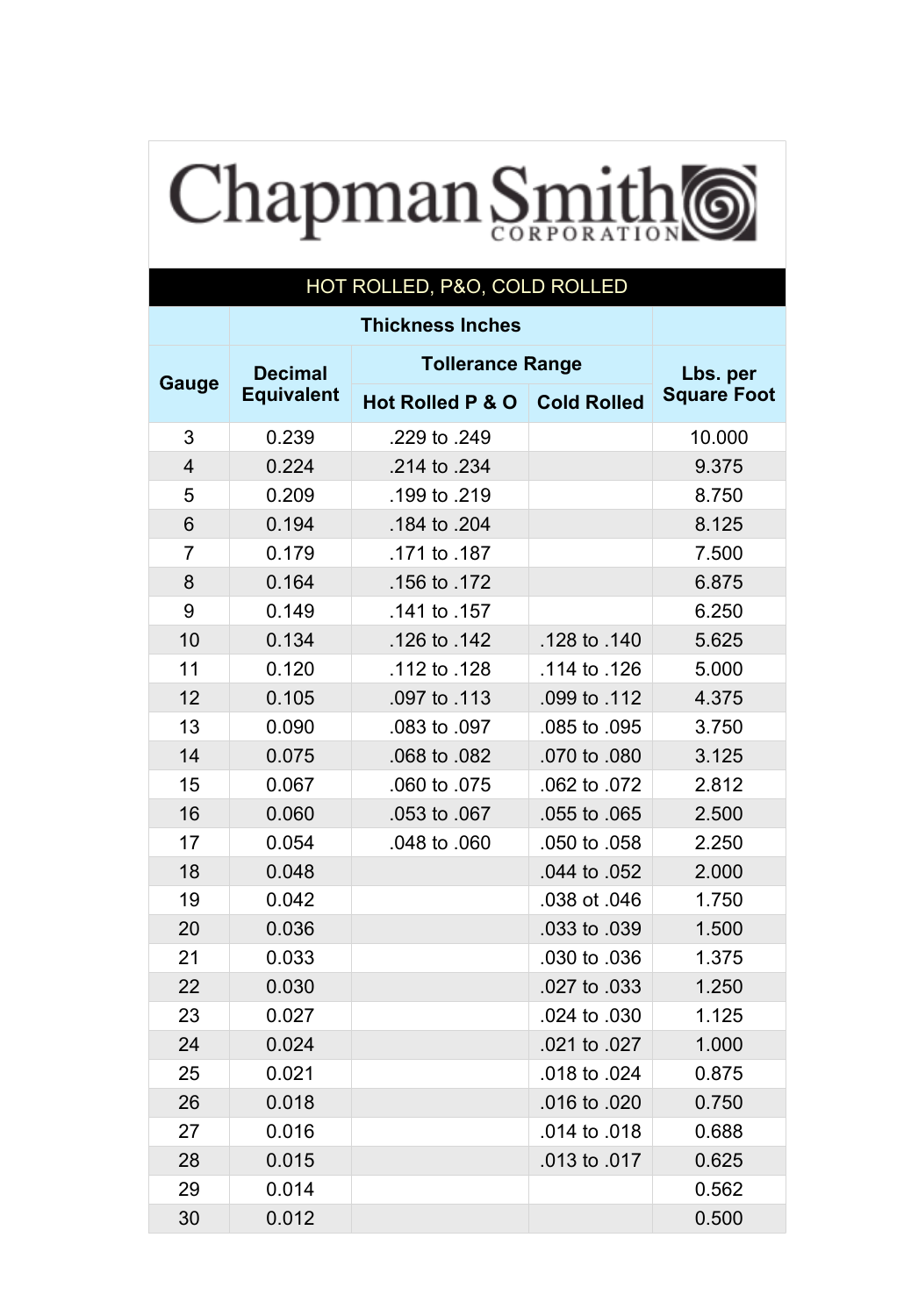## Chapman Smith

| <b>GALVANIZED</b>                |                                     |                                             |                                |                |  |  |  |
|----------------------------------|-------------------------------------|---------------------------------------------|--------------------------------|----------------|--|--|--|
|                                  |                                     | <b>Thickness Inches</b>                     |                                |                |  |  |  |
| <b>Stainless</b><br><b>SHEET</b> | <b>Decimal</b><br><b>Equivalent</b> | <b>Tolerance Range</b><br><b>Galvanized</b> | Lbs. per<br><b>Square Foot</b> | Gauge          |  |  |  |
|                                  |                                     |                                             |                                | 3              |  |  |  |
|                                  |                                     |                                             |                                | $\overline{4}$ |  |  |  |
|                                  |                                     |                                             |                                | 5              |  |  |  |
|                                  |                                     |                                             |                                | 6              |  |  |  |
|                                  |                                     |                                             |                                | $\overline{7}$ |  |  |  |
| 0.172                            | 0.168                               | .159 to .177                                | 7.031                          | 8              |  |  |  |
| 0.156                            | 0.153                               | .144 to .162                                | 6.406                          | 9              |  |  |  |
| 0.141                            | 0.138                               | .129 to .147                                | 5.781                          | 10             |  |  |  |
| 0.125                            | 0.123                               | .114 to .132                                | 5.156                          | 11             |  |  |  |
| 0.109                            | 0.108                               | .099 to .117                                | 4.531                          | 12             |  |  |  |
| 0.094                            | 0.093                               | .085 to .101                                | 3.906                          | 13             |  |  |  |
| 0.078                            | 0.079                               | .071 to .087                                | 3.281                          | 14             |  |  |  |
|                                  | 0.071                               | .065 to .077                                | 2.969                          | 15             |  |  |  |
| 0.063                            | 0.064                               | .058 to .070                                | 2.656                          | 16             |  |  |  |
|                                  | 0.058                               | .053 to .063                                | 2.406                          | 17             |  |  |  |
| 0.050                            | 0.052                               | .047 to .057                                | 2.156                          | 18             |  |  |  |
|                                  | 0.046                               | .041 to .051                                | 1.906                          | 19             |  |  |  |
| 0.038                            | 0.040                               | .036 to .044                                | 1.656                          | 20             |  |  |  |
|                                  | 0.037                               | .033 to.041                                 | 1.531                          | 21             |  |  |  |
| 0.031                            | 0.034                               | .030 to .038                                | 1.406                          | 22             |  |  |  |
|                                  | 0.031                               | .027 to .035                                | 1.281                          | 23             |  |  |  |
| 0.025                            | 0.028                               | .024 to .032                                | 1.156                          | 24             |  |  |  |
|                                  | 0.025                               | .021 to .029                                | 1.031                          | 25             |  |  |  |
| 0.019                            | 0.022                               | .019 to .025                                | 0.906                          | 26             |  |  |  |
|                                  | 0.020                               | .017 to .023                                | 0.844                          | 27             |  |  |  |
| 0.016                            | 0.019                               | .016 to .022                                | 0.781                          | 28             |  |  |  |
|                                  | 0.017                               | .014 to .020                                | 0.719                          | 29             |  |  |  |
| 0.013                            | 0.016                               | .013 to .019                                | 0.656                          | 30             |  |  |  |